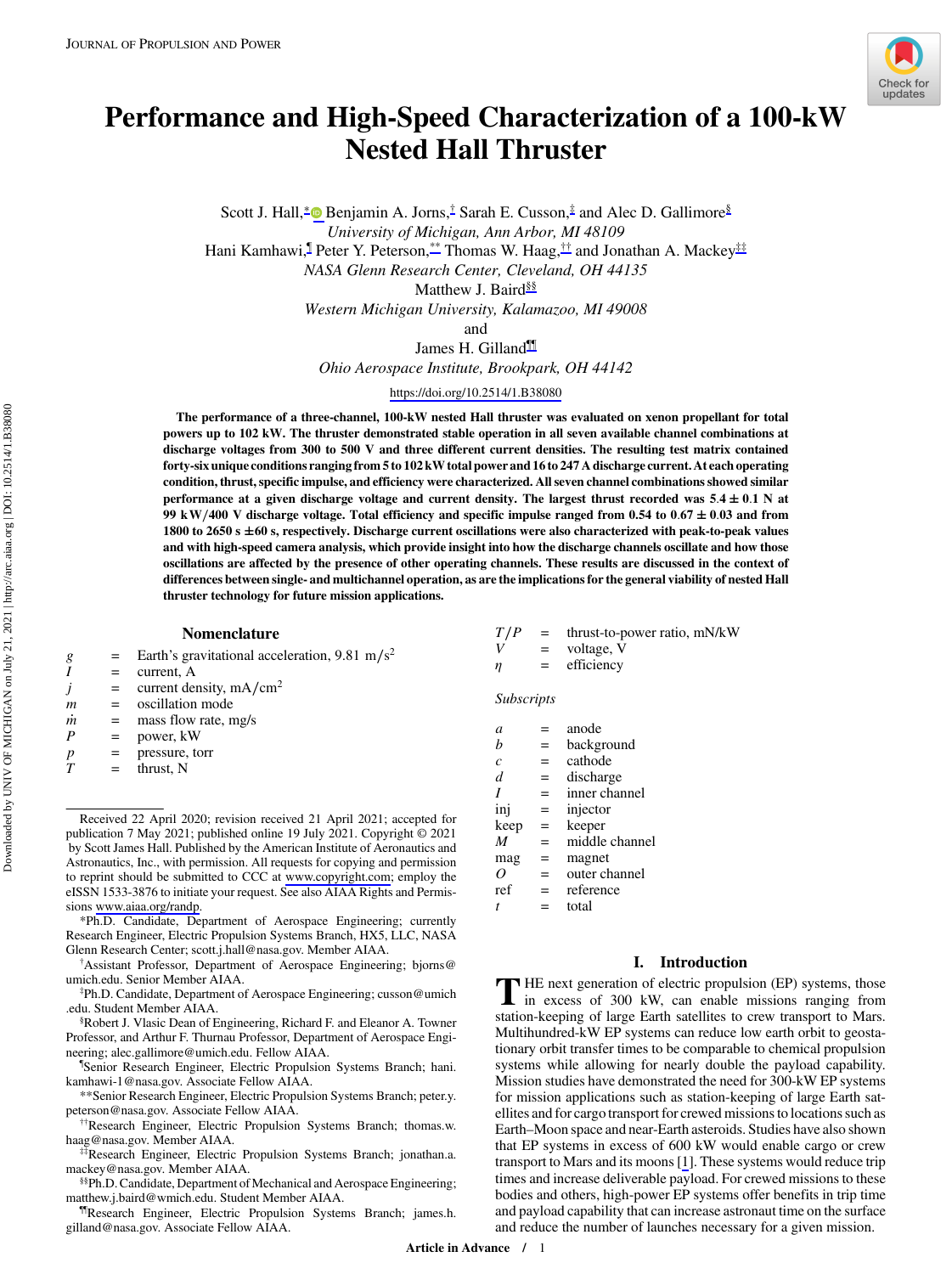Downloaded by UNIV OF MICHIGAN on July 21, 2021 | http://arc.aiaa.org | DOI: 10.2514/1.B38080 Downloaded by UNIV OF MICHIGAN on July 21, 2021 | http://arc.aiaa.org | DOI: 10.2514/1.B38080

<span id="page-1-0"></span>While the need for high-power EP is apparent, there are multiple ways in which these systems could be realized. For example, a 300-kW system could consist of one large 300-kW thruster or an array of ten smaller 30-kW thrusters. The question of which configuration is optimum is one of cost, mass, performance, and footprint. Recently, a systematic analysis of this question was performed, taking real Hall thruster information from laboratory and flight programs to study propulsion system mass and cost trends [\[2\]](#page-9-0). A major conclusion of that work was that 50 to 100-kW EP devices are optimal building blocks for missions up to 1-MW of total propulsion power. This covers all but the most ambitious future missions and strongly suggests the need to focus development efforts on thrusters of this class.

Hall thrusters are an attractive EP technology to be scaled to 50- to 100-kW class devices for these high-power missions. Mission analysis has demonstrated that specific impulses on the order of 1500–2000 s are optimal to reduce trip times for human crews. Hall thrusters are capable of total efficiencies in excess of 60% for these conditions [\[3\]](#page-9-0). Efforts to scale Hall thrusters to these power levels in the United States have been underway for over 20 years. This work culminated in a series of 20–50 kW class Hall thrusters that demonstrated for the first time the performance capability of this technology at these power levels. The 50-kW class NASA-457Mv1 thruster, the highest-power thruster produced from this effort, was operated on xenon and krypton propellants through a range of operating conditions, demonstrating on xenon propellant a maximum total power of 96 kW, maximum discharge current of 112 A, maximum total efficiency of 0.58, and specific impulses from 1550–3560 s [[4](#page-9-0)]. This thruster demonstrated scaling techniques and physical insight for creating high-power Hall thrusters. Leveraging this work, a higher-fidelity version of the thruster, the NASA-457Mv2, was developed, which demonstrated improved performance over the v1 thruster [\[5\]](#page-9-0), though it was not tested beyond 50 kW discharge power. Additionally, the NASA-300M 20-kW thruster and NASA-400M 50-kW thruster were developed using similar scaling techniques, applying design lessons learned to continually improve performance [\[6,7](#page-9-0)]. This culminated in a demonstrated peak total efficiency of 0.67 at 500 V, 20 kW with the NASA-300M on xenon propellant. A 150-kW single-channel Hall thruster was even designed using these techniques but never built [\[8](#page-9-0)]. This thruster, designated the NASA-1000M, would have been 1 meter in diameter, the largest Hall thruster ever built.

While this effort was highly successful and demonstrated a road map toward 150-kW Hall thruster systems, one of the major challenges identified (and exemplified by the NASA-1000M thruster design) was the excessively large footprint of higher-power systems. This is due to the fact that thruster diameter increases with power using these scaling techniques. One technique to avoid this issue and scale Hall thrusters beyond 50-kW class devices while limiting diameter increase is to concentrically nest multiple discharge channels around a shared centrally-mounted cathode. This approach allows for improved packing density of the channels as compared to multiple single-channel thrusters [[1](#page-9-0)] while still relying on proven channel scaling techniques. Initial exploration of this concept was performed with two 10-kW class nested Hall thrusters (NHTs) [[9](#page-9-0)[,10](#page-10-0)]. One of these thrusters, known as the X2, demonstrated the feasibility of multiple nested magnetic lens topologies and the operation of multiple discharge channels from a single shared cathode, and it generally forged a path for continued NHT development. Building off of that success, in 2009, development began of a three-channel, 100-kW class NHT known as the X3 [[11,12\]](#page-10-0). This thruster capitalized not only on the success of the X2 NHT but also on the aforementioned series of high-power single channel Hall thrusters. The X3 was first fired in 2013, but, due to facility limitations, early characterization of the thruster was limited to 30 kW [[1](#page-9-0)[,11](#page-10-0)].

Though NHTs have shown promise, there still exist questions about the performance and high-power capability of the technology. The X2 displayed anode efficiencies in excess of 60% during its characterization but was only throttled to 500 V discharge voltage. The 30-kW characterization of the X3 showed surprisingly low performance for the larger channels. There also remain questions regarding the mechanisms through which channels couple to one another. Early work on both the X2 and X3 showed cross-talk between channels, but thorough investigation was not undertaken. Thus, the need is apparent to continue the development of NHTs, starting with characterizing the X3 at current densities and powers closer to nominal values.

In this paper we focus on the performance mapping of the X3. In Sec. II, we discuss the test apparatus. Section [III](#page-2-0) presents the measured thrust as well as calculated efficiency and specific impulse values. These results are presented in the context of other high-power Hall thrusters to show how the X3's behavior and trends compare to the state of the art. In Sec. [IV,](#page-4-0) discharge current oscillation behavior is studied using data collected from a high-speed camera. Finally, the performance and oscillation results are discussed in the context of differences between single- and multichannel operation in Sec. [V.](#page-6-0) In a companion paper, we present data collected from an array of plasma plume diagnostics [[13\]](#page-10-0).

## II. Experimental Apparatus

## A. X3 NHT

The X3 is a three-channel 100-kW class NHT. The X3 is designed to operate efficiently on both krypton and xenon propellants from 200–800 V discharge voltage and at total discharge currents up to 250 A. The total power throttling range of the X3 is 2–200 kW. Throughout this paper, we define total power as the total thruster input power, which includes the discharge power to all operating channels, the input power to all operating electromagnets, and any power drawn by the cathode keeper. The thruster is approximately 80 cm in diameter and weighs 230 kg. Each of the three discharge channels features an inner and an outer electromagnet for a total of six, each of which is controlled separately. Due to the shared poles between adjacent channels, the magnetic-field direction alternates, such that the middle channel's field points in the opposite direction of the inner and outer channels.

Each of the X3's discharge channels can be fired separately or in combination with others, providing seven unique operating configurations. We denote these configurations throughout this paper using I for the innermost channel, M for the middle channel, and O for the outermost channel. For example, the configuration where the inner and middle channels are firing together is denoted as the IM configuration. The thruster operates off of a single high-current cathode capable of discharge currents in excess of 300 A. It features a lanthanum hexaboride  $(LaB<sub>6</sub>)$  emitter and unique external gas injectors that reduce energetic ion production [\[14](#page-10-0)]. The total cathode flow fraction (TCFF) for this cathode is split between the cathode center and the injectors:

$$
TCFF = \frac{\dot{m}_{c,t}}{\dot{m}_{a,t}} = \frac{\dot{m}_c + \dot{m}_{\text{inj}}}{\dot{m}_{a,t} + \dot{m}_{a,M} + \dot{m}_{a,O}}
$$
(1)

where  $\dot{m}_{c,t}$  is the total cathode flow rate,  $\dot{m}_{a,t}$  is the total anode flow rate,  $\dot{m}_c$  is the cathode center flow rate,  $\dot{m}_{\text{ini}}$  is the cathode injector flow rate, and  $\dot{m}_{a,i}$  is the anode flow rate for discharge channel i. Work has identified 1.56 mg∕s of xenon as the optimized flow rate for the cathode center  $\dot{m}_c$ , so any remainder of the TCFF is flowed through the external injectors. For all but one test point here, the cathode was operated at a TCFF of 7% of the total anode flow (one test point was at 5%). Elsewhere, low-cathode flow fraction operation was demonstrated with the X3 and this cathode [\[15](#page-10-0)], but for this study we maintained more traditional cathode flow fractions for better comparison with the state of the art.

During this test campaign, the X3 was electrically isolated from the thrust stand inside the vacuum facility but then tied to facility ground on the atmosphere side of the test setup with a dedicated body-grounding strap. The current collected by the grounded body was then recorded during testing. Throughout testing, including operation at 250 A discharge current, the collected body current did not exceed 1.25 A.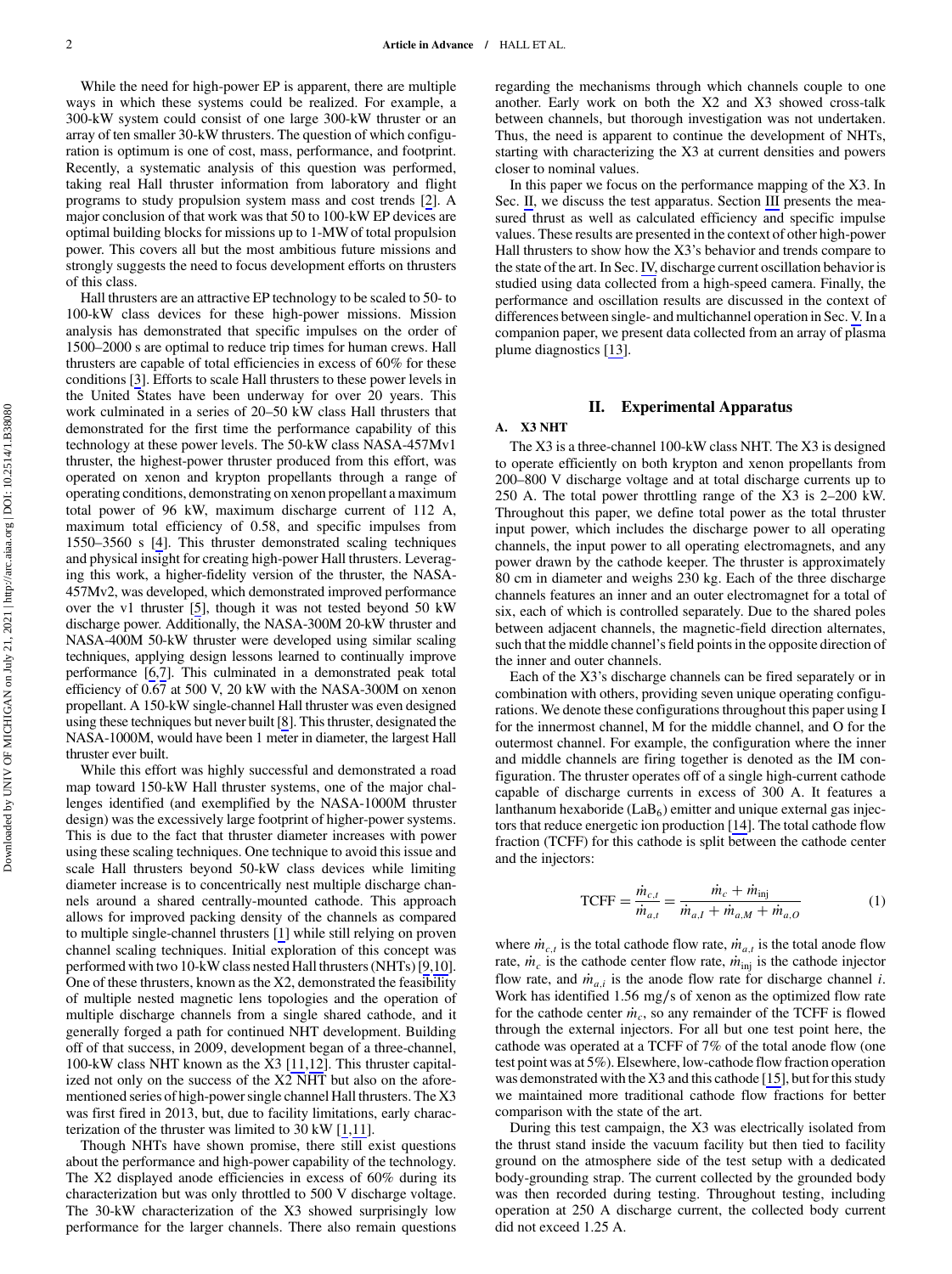## <span id="page-2-0"></span>B. Vacuum Facility and Test Equipment

The testing described here was performed in Vacuum Facility 5 (VF-5) at NASA Glenn Research Center (GRC). A schematic of the experimental apparatus is shown in Fig. 1. VF-5 is a 4.6-m-diameter, 18.3-m-long cylindrical vacuum chamber that features  $33 \text{ m}^2$  of cryogenic pump surfaces, providing a pumping speed of 700,000 l/s on xenon. The facility walls and cryogenic panels are lined with graphite plates to minimize backsputter during thruster operation. Pressure inside the facility was monitored using a hot-cathode ionization gauge mounted in the exit plane of the thruster, approximately 1.5 meters from thruster centerline and pointed downstream, per industry best practices [\[16\]](#page-10-0). This gauge was calibrated on xenon and was corrected for orientation. Facility base pressures were typically on the order of 1 <sup>×</sup> 10<sup>−</sup><sup>7</sup> torr during this test campaign. Orientation-corrected background pressures while firing the thruster ranged from  $4.3 \times 10^{-6}$ to  $4.2 \times 10^{-5}$  torr.

We operated the thruster off of a set of laboratory power supplies, which included six separate supplies for the electromagnets, a cathode heater supply, and a cathode keeper supply. Each of the three channels was operated from a separate high-voltage, high-current power supply. The inner was operated using a set of three 1000 V, 15 A supplies that were connected in parallel; the middle was operated using a 2000 V, 100 A supply, and the outer channel was operated using a 1000 V, 150 A supply. Each discharge channel featured a 100  $\mu$ F capacitor across the anode and cathode lines. These capacitors isolated the power supplies from the thruster. Electric propulsion-grade xenon propellant was provided to the thruster via five electropolished stainless steel feed lines. Each line featured a precision flow controller to supply the xenon, sized for the flow rate range necessary for the component it supplied (inner channel, middle channel, outer channel, cathode center, and external cathode injectors).

We measured thruster telemetry in a breakout box that contained precision shunts, voltage dividers, and isolation amplifiers. This telemetry was collected by a LabView data logger. Telemetry was recorded at a rate of approximately 0.3 Hz. In addition to the lowspeed measurements taken in the breakout box, high-speed measurements of the discharge currents were taken using a set of clamp-on current probes read by two oscilloscopes. The discharge current oscillations were characterized using peak-to-peak (P2P) and rootmean-square (RMS) values that were calculated by the oscilloscopes and read by the telemetry data logger. Additionally, synchronized with acquisition of high-speed video as described subsequently, we collected high-speed measurements of the discharge current of each channel, which were used for power spectral-density analysis of the dominant oscillation frequencies.

## C. Thrust Stand

We designed and built a new inverted-pendulum thrust stand capable of measuring up to 8 N of thrust for this test campaign. The stand was based heavily on the X3-dedicated thrust stand developed by Hall previously [\[1\]](#page-9-0). The thrust stand operatesin null mode, is calibrated in situ using a string of known masses, has active inclination control, and is water-cooled to protect against thermal drift during thruster operation, following industry best practices [[17](#page-10-0)–[19\]](#page-10-0).

Based on data collected throughout the test, the thrust stand was found to have a statistical uncertainty of approximately 2% of the measurement, plus an additional 14 mN uncertainty due to the resolution of the inclination reading. We performed in-situ calibrations of the stand at the beginning and end of each test day, and additionally took zeros periodically throughout the day. Over the course of this weeks-long test campaign, we found that the thrust stand calibration slope (in mN/V) varied around the mean with a standard deviation of about 2%. Thermal drift of the measurement zero was typically around 1–2% of full scale across a day of operation and was corrected out of the measurement using best practices [\[19](#page-10-0)].

## D. High-Speed Camera

The high-speed oscillatory behavior of a Hall thruster is a critical aspect of its operation [[20](#page-10-0)–[24\]](#page-10-0). As such, synchronized with the acquisition of high-speed discharge current measurements with the clamp-on probes and oscilloscopes described in the previous section, we recorded video of the thruster discharge using a high-speed camera (HSC). The HSC was positioned at a viewport on the atmosphere side of VF-5, and a mirror was placed inside the chamber and aligned such that the HSC could see the thruster nearly head-on. At each test condition, the HSC was adjusted such that the entire discharge was captured. The HSC was operated at a frame rate of 180,000 frames per second with an image size of 256 pixels by 256 pixels.

For HSC data analysis we followed a procedure that was originally developed by McDonald [[25\]](#page-10-0), expanded by Sekerak [\[22](#page-10-0)], and used by others [[23\]](#page-10-0). Here, we extend the technique to accommodate up to three simultaneously operating discharge channels. Figure [2](#page-3-0) shows a sequence of inner, middle, and outer channel curve fit sets used to identify each operating discharge channel, shown for an example three-channel operating condition.

The data analysis followed a series of steps, detailed further by Hall [\[1\]](#page-9-0), which included the ellipse fitting routine illustrated by Fig. [2,](#page-3-0) a bin-and-average technique performed on each frame, and the computation from these data of a  $\phi - t$  or spoke surface plot and power spectral densities for each oscillation mode. Following McDonald [\[25](#page-10-0)], the mode number  $m$  is defined as the number of localized bright spots in the discharge channel. Thus the  $m = 0$  mode corresponds to the entire discharge channel oscillating in time, the  $m = 1$  mode corresponds to a single spoke or localized bright spot propagating around the channel, etc. Results from this analysis provide insight into how the thruster oscillations are changing across the throttle table.

## III. Performance

We successfully operated the X3 across a throttling envelope spanning 300–500 V discharge voltage and three current densities

X3 NHT



Fig. 1 Schematic of the experimental apparatus. Drawing is not to scale.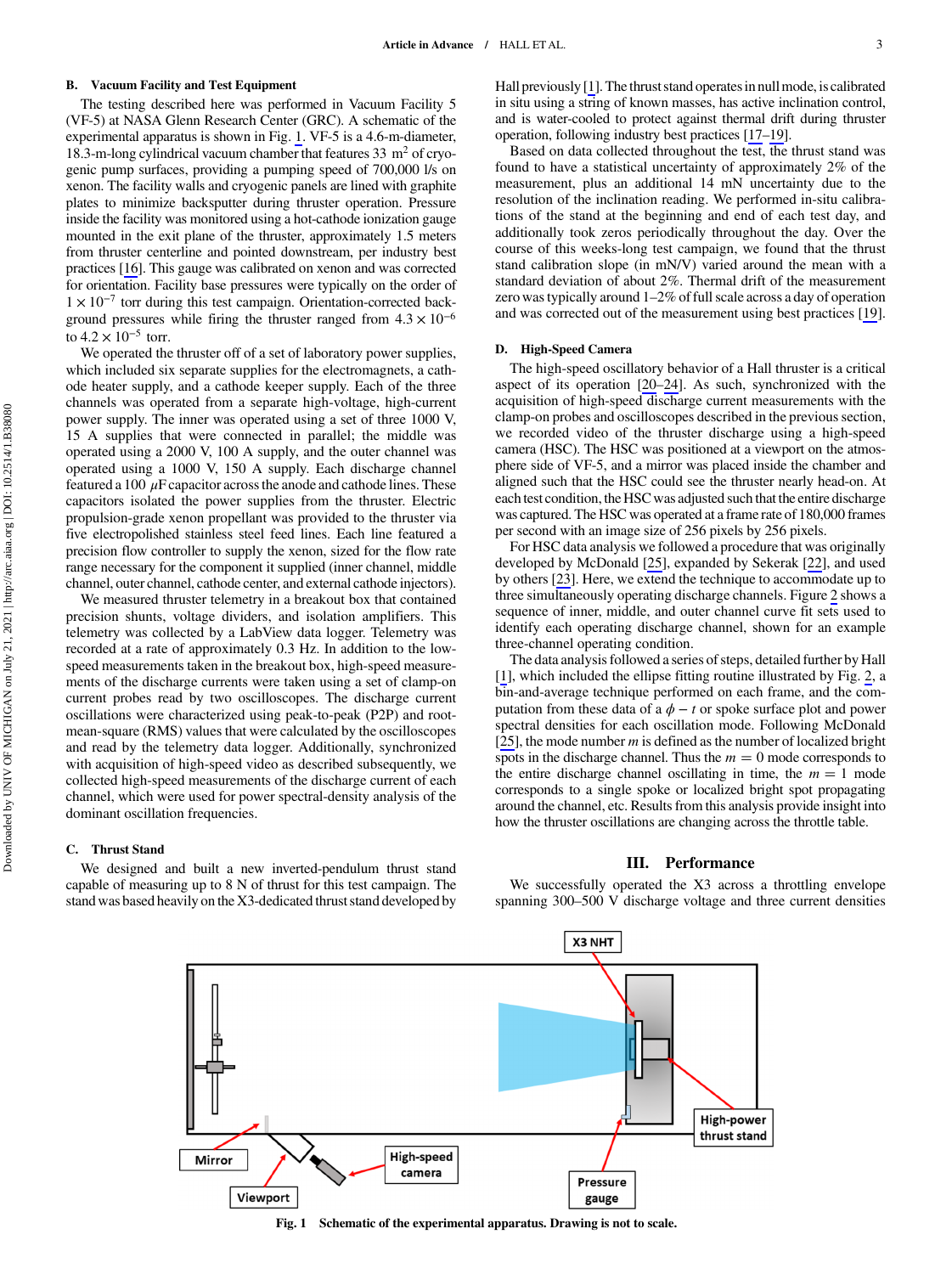<span id="page-3-0"></span>

Fig. 2 Example ellipses fit to identify the inner (left), middle (center), and outer (right) discharge channels from the same mean image. This technique was applied to all multichannel conditions to isolate each channel.

(defined here as the discharge current of a given channel divided by the exit area of the channel). Using the intermediate value as reference, these current densities were 0.63, 1.00, and 1.26 the reference value  $j_{\text{ref}}$ . All seven possible thruster configurations (I, M, O, IM, IO, MO, and IMO) were tested at each discharge voltage for the  $0.63j_{ref}$ and  $1.00j<sub>ref</sub>$  conditions. For all test points, all operating channels were held at the same discharge voltage and current density. Additional test points were collected at 300 and 400 V at the  $1.26j_{ref}$ condition, bringing the total unique test conditions to 46 for this performance characterization. We designed the test matrix to study the performance trends with both discharge voltage and current density, as well as to study how the performance varies for different channel combinations at fixed values of these parameters. Throttle tables for 300, 400, and 500 V conditions are presented in the Appendix for reference.

#### A. Thruster Operation

For all performance calculations here, the thruster was allowed to settle until the mean discharge current of each channel changed no more than 0.01 A∕min. We did not allow the thruster to come into thermal steady state during these measurements due to the necessary length of time (expected to be in excess of 6 hours depending on the operating point). This concession is one made previously with large high-power Hall thrusters [\[4\]](#page-9-0). Hours-long continuous operation at 50 and 80 kW indicated thruster performance and behavior did not change significantly with temperature. However, each channel of the X3 was thoroughly conditioned at a given power level prior to any performance measurements at that power level.

At each condition, we performed limited magnetic-field mapping before collecting the performance data. We varied the magnetic-field strength while maintaining the field shape, as is typical for Hall thrusters. The anode flow rate was held constant during the magnetic-field map. During a sweep, thruster discharge, oscillation, and performance parameters were monitored. The optimal field strength for a given condition was that which provided the minimum discharge current. Typical sweep ranges were from 0.8 to 1.3 the reference field strength. Previous X3 field sweeps were more extensive, and because the sweeps during this campaign matched the trends of those previous results, we did not extend our range here [[1](#page-9-0)]. The reference field strength was the same for each channel and did not vary between single- and multichannel conditions, although the magnet coil current ratios had to be modified in multichannel operation. Optimized field strengths across all conditions did not vary by more than 30%. Upon identification of the optimized field strength, the anode flow rate was adjusted to achieve the target discharge current if necessary prior to taking performance measurements.

Due to the complexities involved in multichannel magnetic-field optimization (where the field of each channel affects the others), only minimal efforts to optimize the field were undertaken for multichannel conditions. Typically, multichannel conditions were simply operated at or near the optimum magnetic-field strength found for single-channel operation at the given discharge voltage and current density. The field strength was kept constant across all firing channels for multichannel operation. Because of this, we speculate that further performance improvements through magnetic-field tuning may be possible for the multichannel conditions, as will be discussed in the following section.

#### B. Thruster Performance

Thruster performance is evaluated here using both anode and total quantities. The anode values provide an opportunity to compare thruster behavior while removing the electromagnets and cathode, neither of which has been optimized for flight, and the total values provide insight into how the X3 thruster would fit into system-level operation.

Anode efficiency is calculated as

$$
\eta_a = \frac{T^2}{2\dot{m}_{a,t} P_{d,t}}\tag{2}
$$

where T is the measured thrust,  $\dot{m}_{a,t}$  is total anode mass flow rate, and  $P_{d,t}$  is total discharge power. Both  $\dot{m}_{a,t}$  and  $P_{d,t}$  are summed across all firing channels. Anode specific impulse is calculated as

$$
I_{\text{sp},a} = \frac{T}{\dot{m}_{a,t}g} \tag{3}
$$

where g is Earth's gravitational acceleration, 9.81 m/s<sup>2</sup>.

Total values of efficiency and specific impulse are calculated very similarly to anode quantities, except that they include extra terms for the cathode and electromagnets. Total thruster efficiency is calculated as

$$
\eta_t = \frac{T^2}{2\dot{m}_t P_t} \tag{4}
$$

where  $\dot{m}_t$  is total mass flow rate:

$$
\dot{m}_t = \dot{m}_{a,t} + \dot{m}_{c,t} \tag{5}
$$

and  $P_t$  is total power:

$$
P_t = P_{d,t} + P_{\text{mag}} + P_{\text{keep}} \tag{6}
$$

In Eq. (5),  $\dot{m}_{c,t}$  is total cathode mass flow rate [as described in Eq. ([1](#page-1-0))], and in Eq. (6),  $P_{\text{mag}}$  is power to the electromagnets, and  $P_{\text{keep}}$ is power to the keeper, which was used at certain low-power conditions to stabilize the discharge. Total thruster specific impulse is then calculated as

$$
I_{\mathrm{sp},t} = \frac{T}{\dot{m}_t g} \tag{7}
$$

Thruster telemetry values used in these calculations were averaged over a 60-s period.

The uncertainty in the thrust measurement was the dominant contribution to the uncertainty in efficiency and specific impulse calculations. Because the thrust uncertainty increased at lower thrust values (due to the constant-value uncertainty from the inclination resolution), lower-power conditions typically had slightly larger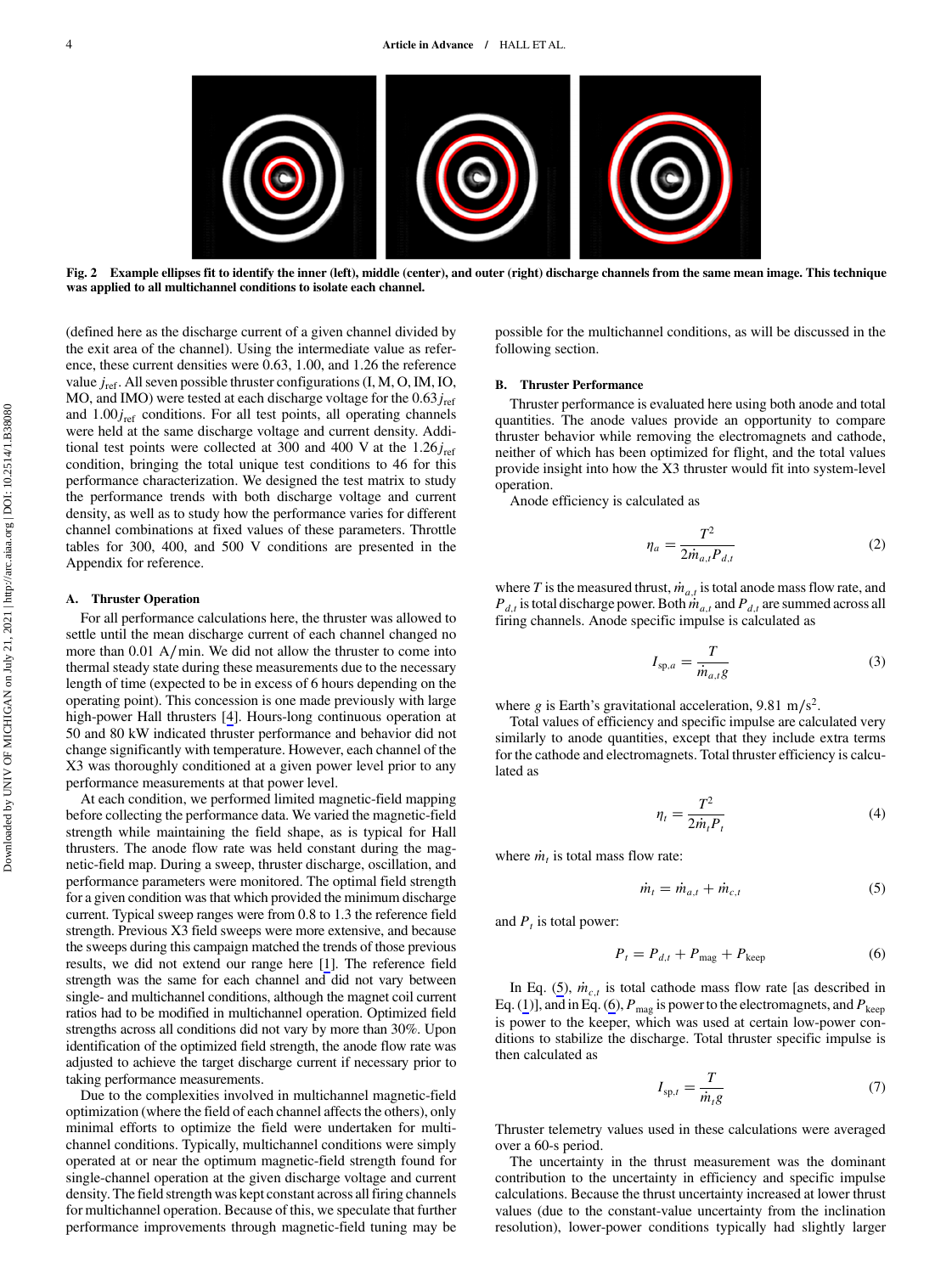<span id="page-4-0"></span>uncertainties in efficiency and specific impulse as well. Average uncertainties for specific impulse were  $\pm 40$  s and for efficiency were  $\pm 0.04$ . Inner-channel conditions typically were closer to  $\pm 100\,$  s and  $\pm 0.06$  because of their higher relative thrust uncertainty. These uncertainties are reflected in the error bars on the plots that follow.

Figure 3 presents thrust as a function of discharge power. For the conditions tested, the X3 produced a maximum thrust of 5.42 N  $(\pm 0.1 \text{ N})$  at 98.4 kW discharge power (400 V, 247 A). At 101 kW discharge power (500 V, 201 A), the X3 produced 5.03 N ( $\pm$ 0.1 N). At a fixed discharge voltage, the X3 operated at a similar thrust to power ratio (T/P) in each of the seven channel combinations. Because of the large number of channel combinations for the X3, these different configurations are not noted in these figures for clarity. Average T/P values are plotted alongside the data in the figure and are additionally compared to those of other high-power Hall thrusters in Table 1. As shown in the table, the average T/P results are slightly



Fig. 3 X3 thrust versus total discharge power.

improved over those of other high-power Hall thrusters, indicating that the X3 is operating as designed. These results also demonstrate that the T/P value attained is not dependent on the channel combination.

Figure 4 shows anode and total specific impulse as a function of discharge power. We found that the anode specific impulse for the conditions tested ranged from 1930–2150 s  $(\pm 50 \text{ s})$  for 300 V, 2190–2470 s ( $\pm$ 50 s) for 400 V, and 2480–2840 s ( $\pm$ 60 s) for 500 V and that except for a slight decrease at low power (less than approximately 20 kW), specific impulse for a given discharge voltage was constant with discharge power, regardless of channel combination. The X3's values match those found for other high-power Hall thrusters, as shown in the anode specific impulse ranges presented in Table [2](#page-5-0).

Table [3](#page-5-0) presents the anode efficiency ranges and averages for the X3 versus discharge voltage, as well as ranges for other high-power Hall thrusters. Anode efficiency is used for this comparison because total efficiency values were not published for all other thrusters. It can be seen that the average efficiency of the X3 increases with increasing discharge voltage, a trend shared with the other thrusters.

During this test, the X3 operated at a peak total efficiency of 0.64  $(\pm 0.03)$  at 400 V and 0.67 ( $\pm 0.03$ ) at 500 V. In general, the total efficiency was approximately 0.05 lower than anode efficiency regardless of operating configuration. For reference, the NASA-300M demonstrated peak total efficiencies of 0.67 at 400 V and 0.66 at 500 V. Thus, it is apparent that the X3 is operating at the state of the art, and continued magnetic-field optimization may even further increase these values.

## IV. High-Speed Discharge Behavior

Discharge current oscillations have been shown to affect Hall thruster performance [[24\]](#page-10-0), and their effects have been proposed to have roles in thruster processes such as anomalous transport [\[21](#page-10-0),[26\]](#page-10-0) and cathode erosion [\[27](#page-10-0)]. As such, measuring these oscillations in the X3 was an important part of this thruster characterization effort. We used both the high-speed camera and the clamp-on current sensors for this, the results from which are presented in the next section.

Table 1 Average thrust-to-power values for the X3 and other high-power Hall thrusters for each discharge voltage tested

|       | NASA-457Mv1  | NASA-400M    | NASA-300M  | X3 NHT       |
|-------|--------------|--------------|------------|--------------|
| 300 V | 57.8 mN/kW   | 59.0 mN/kW   | $63$ mN/kW | $64.9$ mN/kW |
| 400 V | $51.9$ mN/kW | 49.7 mN/kW   | 56 mN/kW   | 56.6 mN/kW   |
| 500 V | $47.2$ mN/kW | $47.4$ mN/kW | $50$ mN/kW | $51.0$ mN/kW |



Fig. 4 X3 specific impulse as a function of discharge power for different discharge voltages.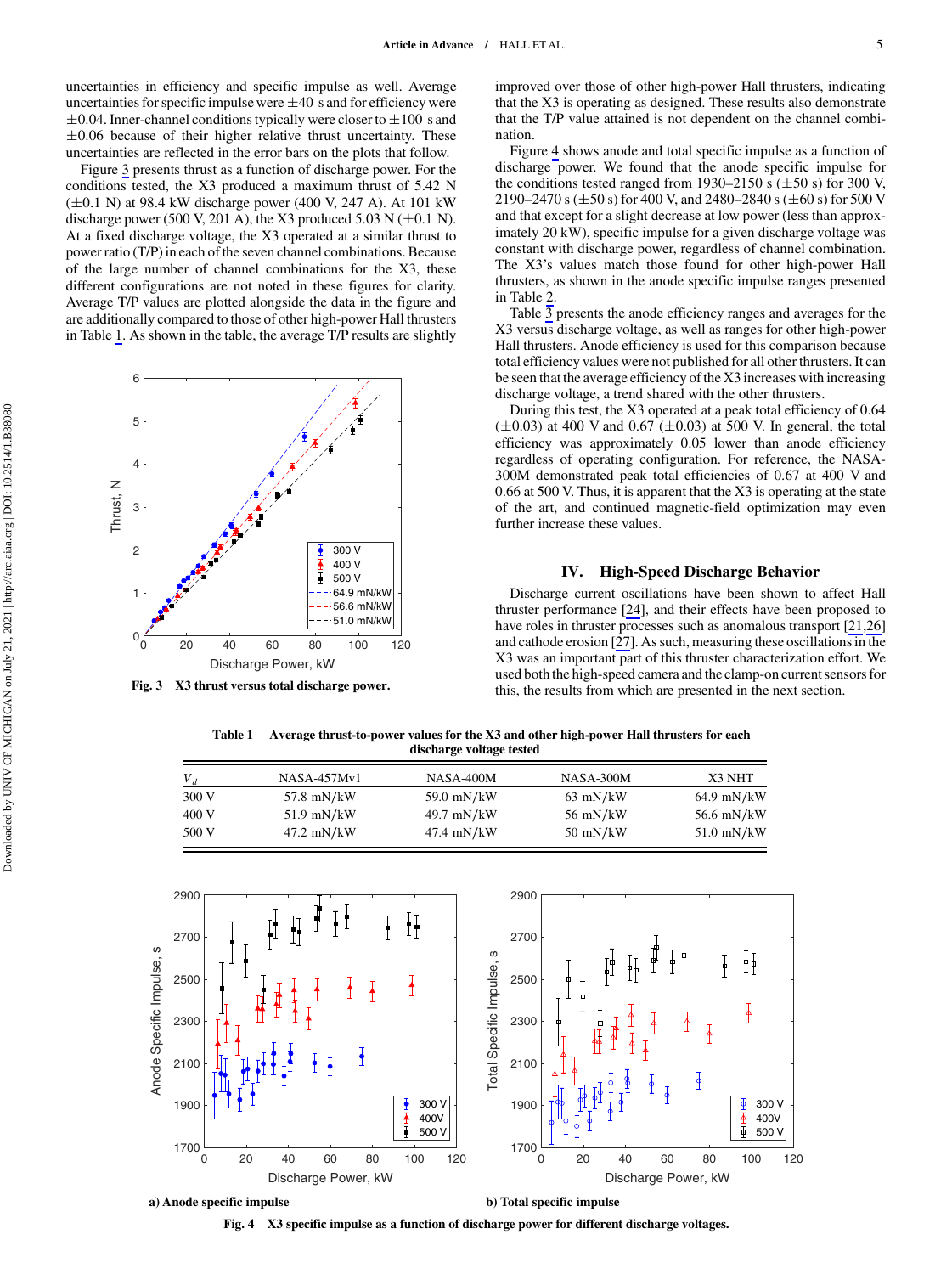Table 2 Comparison of anode specific impulse ranges at different discharge voltages from the X3 and other high-power Hall thrusters

<span id="page-5-0"></span>

| $V_A$ | NASA-457My1     | NASA-400M       | NASA-300M       | X3 NHT          |
|-------|-----------------|-----------------|-----------------|-----------------|
| 300 V | $1750 - 2100$ s | $1700 - 2100$ s | $1900 - 2200 s$ | $1930 - 2150$ s |
| 400 V | $2100 - 2400$ s | $2000 - 2600 s$ | $2200 - 2600$ s | $2190 - 2470$ s |
| 500 V | $2400 - 2750$ s | $2500 - 3000$ s | $2500 - 2900 s$ | $2480 - 2840$ s |

Table 3 Comparison of anode efficiency ranges at different discharge voltages from the X3 and other high-power Hall thrusters

|       | NASA-457My1   | NASA-400M     | NASA-300M     | X3 NHT range  | X3 NHT avg. |
|-------|---------------|---------------|---------------|---------------|-------------|
| 300 V | $0.50 - 0.57$ | $0.55 - 0.59$ | $0.60 - 0.67$ | $0.62 - 0.71$ | 0.66        |
| 400 V | $0.53 - 0.60$ | $0.60 - 0.65$ | $0.55 - 0.73$ | $0.63 - 0.71$ | 0.66        |
| 500 V | $0.46 - 0.65$ | $0.66 - 0.71$ | $0.60 - 0.73$ | $0.58 - 0.72$ | 0.68        |

### A. Overview of Results

As an example of typical HSC results, we present in Fig. 5 a power spectral density (PSD) and  $\phi$ -t or spoke-surface plot for the inner channel operating at 400 V, 1.0  $j_{ref}$ . In the PSD, the black trace represents the  $m = 0$  mode or the breathing mode; the red and orange traces represent spoke modes of increasing  $m$ . In this example trace, as for all channels in all operating conditions, the  $m = 0$  breathing mode is the dominant oscillation characteristic. The  $m = 2$  and 3 spoke modes (and modes of higher m up to  $m = 6$ , which are not shown for clarity) feature no distinguishing peaks and are 1–2 orders of magnitude lower in power than the  $m = 0$  mode. In some cases, the higher-*m* traces exhibited peaks at identical frequencies to the  $m = 0$ mode, but for all cases these modes were one or more orders of magnitude lower in power than the  $m = 0$  mode, indicating that this breathing mode was dominant. In the example fast Fourier transform (FFT), a strong peak on the order of 10 kHz can be seen, with a lowermagnitude, broader peak closer to 70 kHz. A low-frequency peak on the order of 10 kHz was present in all  $m = 0$  results for all conditions, and a high-frequency peak on the order of 60–80 kHz was typically present, but the strength of this high-frequency peak relative to the low-frequency peak varied with operating condition.

The dominance of the  $m = 0$  breathing mode is reflected in the example  $\phi$ -t plot shown in Fig. 5. The vertical striations in the plot indicate that, for a given time, the entire discharge channel was at approximately constant brightness and that the brightness was changing uniformly across the whole discharge channel. Unlike previous work on the H6 Hall thruster [[24](#page-10-0)], the oscillations in the X3 appear to vary in strength with time. Sekerak's example breathing mode was consistent and sinusoidal, whereas the X3 oscillations vary in strength and are not evenly spaced temporally. This behavior is also captured in the relative broadness of the low-frequency peak (with a full-width half-maximum of approximately 10 kHz). A distinctly sinusoidal oscillation would be reflected instead with a sharp peak at the oscillation frequency.

Generally, these example results are very similar to those found for the middle and outer channels, and for all three channels operating both separately and in multichannel operation. The only feature that showed a distinct difference between channels was the frequency of the peaks in the PSDs, which we discuss in the following section. In some conditions, both when operating alone or with other channels, the middle and outer channels would display faint diagonal striations as well, indicating spoke features. These striations would appear in only one location in the channel and propagate over a range of approximately 60 deg of the channel face before disappearing. For both the middle and outer channels, these features propagated in that channel's  $E \times B$  direction (which, due to the magnetic field of the thruster, were opposite directions). Work on the H6 thruster demonstrated that spokes propagated in the  $E \times B$  direction and changed directions when the magnetic-field direction was reversed on that thruster [\[22](#page-10-0)]. Because these features were not dominant, they did not factor into our analysis. Plots of these conditions can be found in Hall [\[1\]](#page-9-0). Altogether, the results of the HSC analysis suggest that all three channels, whether operating separately or together, are operating in a very similar mode.

## B. Correlation Between Channels

We analyzed the cross-correlation between the global oscillations in the channels at each multichannel condition to study whether channels were oscillating in sync with each other (either in-phase or with a phase delay between channels). The nonsinusoidal nature and the general lack of agreement between peak locations among channels operating together suggest that the channels are likely not oscillating with any sort of correlation between each other, and our results showed that to be true. Even for conditions where the peaks on the PSDs appeared to be at the same frequency, the brightness of the discharge channels showed no correlation at any phase delay. This indicates that the oscillations between channels did not interact in any significant or meaningful way, a result that differs from previous work on the X2 two-channel NHT. A study by McDonald showed



Fig. 5 Example HSC results for the inner channel at 400 V, 1.0  $j_{ref}$ .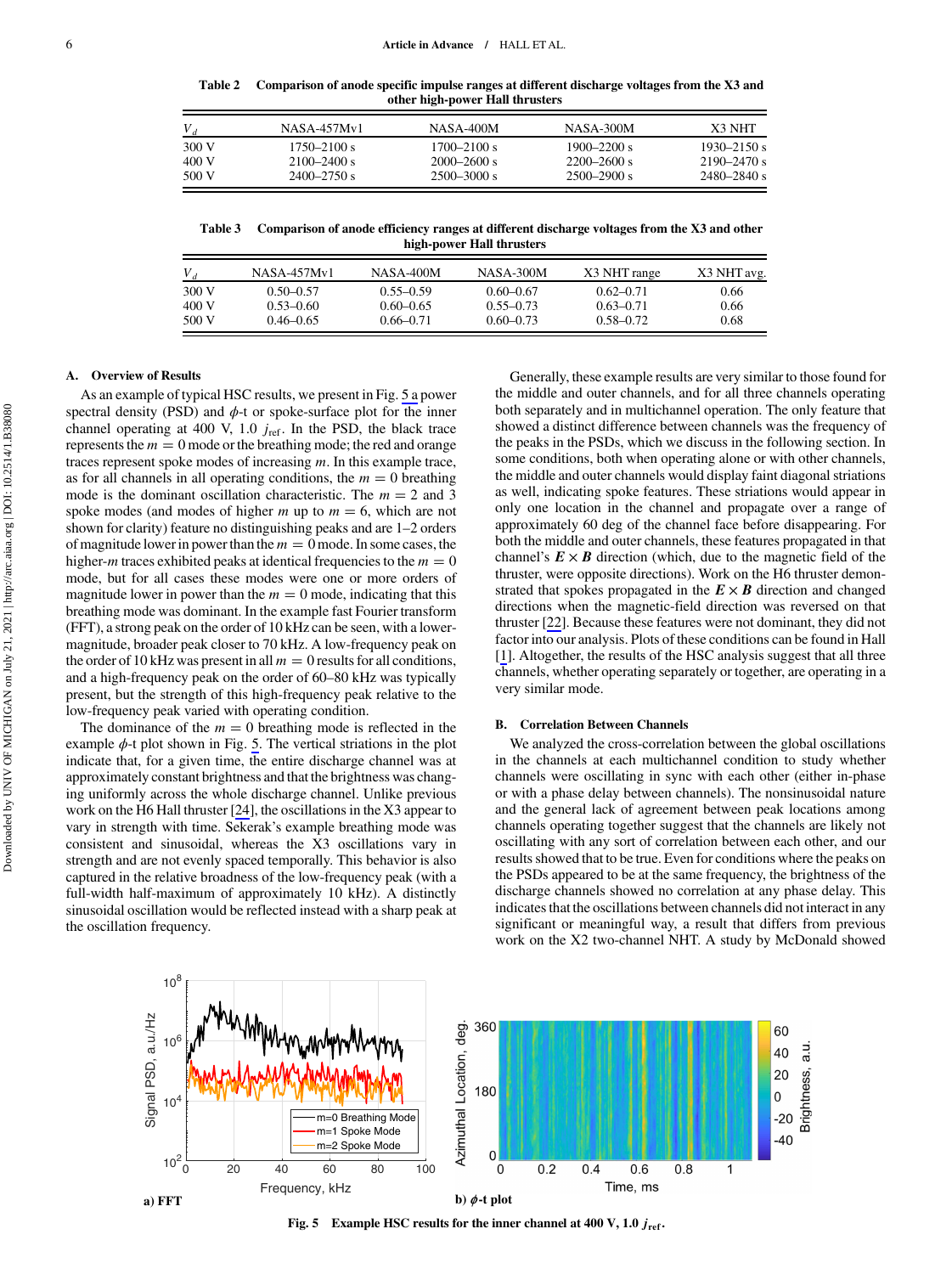<span id="page-6-0"></span>that for that thruster in certain operating conditions, the lowfrequency peak of the outer channel would "bleed over" and appear in the inner channel's PSD trace (though the inner channel's peak never appeared in the outer channel's PSD trace) [\[28](#page-10-0)]. No explanation was found for this behavior on the X2, and it is unclear from our work whether this type of phenomenon would appear for the X3 under certain operating conditions.

## C. Oscillation Peak Frequencies

As demonstrated inthe preceding example data, the oscillations of all three channels of the X3 are typically characterized by a low-frequency peak on the order of 10 kHz and a high-frequency peak on the order of 50–80 kHz. To understand how these frequencies vary by channel, we present in Table 4 the average frequencies and the standard deviation for both the low- and high-frequency peaks for all three channels of the X3. These data are for the full set of operating conditions.

The low-frequency peak was very similar in characteristics for all three channels. The average frequency varied by less than 0.5 kHz between the three channels, and the standard deviation for all was less than 4 kHz, indicating that the frequency values were tightly clustered. (However, it is worth emphasizing that although the average frequency was very similar between the three channels, the actual values when multiple channels were operating simultaneously were not in perfect agreement, as discussed in the preceding section). The high-frequency peak, however, was less similar between channels. The average frequency was highest for the inner channel at 74.0 kHz and lowest for the outer at 50.8 kHz. The standard deviation also indicates that conditions were more closely clustered for the outer than for the inner or middle channels. The comparatively large standard deviations for the inner and middle channels indicate that the location of the highfrequency peak varied more between different operating conditions.

#### D. Atypical Conditions

The vast majority of operating conditions across the entire range of X3 operation reported here had HSC results very similar to those we presented in the prior section. However, three test conditions exhibited HSC data that were, in various ways, atypical. These included two conditions that exhibited strongly sinusoidal breathing oscillations and one that included low-frequency (sub-kilohertz) spikes in discharge channel brightness superimposed on otherwise typical oscillations. Further details of these three cases are provided by Hall in Ref. [\[1\]](#page-9-0). For all three of these outlier cases, the thruster performance did not fall out of family from other test points at similar conditions. More work is necessary to fully understand the reasons that the oscillation mode of the thruster would occasionally change, but it is nonetheless encouraging to see that thruster performance was not adversely affected when the character of the oscillations changed.

#### E. Verification via High-Speed Discharge Current Analysis

Additionally, at each performance test point we collected highspeed discharge current measurements using the current probes and oscilloscopes described in the previous section. These measurements were triggered by the HSC data acquisition and thus are synchronized to those data. We applied a fast Fourier transform to these results as well and from that calculated a PSD. These PSDs can only study the  $m = 0$  global oscillation mode since no spatial information is known. However, we can compare these results to those from the HSC analysis as a verification of the HSC technique. Indeed, we found

Table 4 Average value and standard deviation of both low and high oscillation frequencies for the three channels of the X3 across all operating conditions

|         |            | Low-freq. | High-freq. |            |  |  |
|---------|------------|-----------|------------|------------|--|--|
| Channel | Avg.       | Std. Dev. | Avg.       | Std. Dev.  |  |  |
| Inner   | $12.5$ kHz | $3.9$ kHz | 74.0 kHz   | $10.0$ kHz |  |  |
| Middle  | $12.7$ kHz | $2.7$ kHz | 63.0 kHz   | $12.0$ kHz |  |  |
| Outer   | 12.4 kHz   | $3.2$ kHz | 50.8 kHz   | 4.6 kHz    |  |  |

that for all test conditions, including those that were atypical, the HSDC analysis provided results similar to the HSC analysis for peak locations, widths, and relative heights. Further detail and example plots are provided by Hall [[1](#page-9-0)]. We take the strong similarity between the two results, including the capturing of the atypical features of certain conditions, as a verification of the HSC technique.

# V. Comparison of Single-Channel and Multichannel **Operation**

## A. Performance

With three discharge channels operating in close proximity, there is the expectation that coupling between the channels could affect performance. Indeed, previous experiments with the X2 10-kW twochannel NHT demonstrated that that device produces increased thrust of up to 11% when operating both channels simultaneously as compared to the sum of each channel operating individually. A recent experiment investigated this phenomenon in more detail and found that the thrust increase was replicated when propellant was flowing through the nonfiring channel in single-channel mode [[29\]](#page-10-0). This effect and the changes observed in the plasma found to be causing the increase in thrust were attributed to the change in the neutral pressure field close to the thruster caused by the flow from the adjacent channel. Beal et al. identified similar trends in a cluster of 200-W Hall thrusters, finding that a single thruster could couple normally with a cathode on the opposite side of the two-thruster cluster if propellant was flowing through the intermediate thruster [\[30](#page-10-0)]. Plasma plume measurements suggested that this extra neutral flow was likely improving electron transport across field lines via collisional effects. Unfortunately, thrust was not measured in that study, so it is unclear whether there was a performance effect due to the increased local neutral pressure.

Here, we operated the X3 in its single- and three-channel configurations for seven different combinations of discharge voltage and current density. Figure 6 presents the thrust produced by the X3 at each of its IMO-configuration points alongside the summed thrust from the I, M, and O configurations at the same discharge voltage and current density. Note that although the power was constant for each condition, the magnetic-field strength was optimized and thus varied (no more than 30%, as noted). Additionally, individual channels were operated with only their respective electromagnets. Thus, these comparisons consist of individually optimized conditions.

Error bars reflect the thrust-measurement uncertainty for each point, typically around 2%. We found that the summed I, M, and O conditions typically produced slightly more thrust than the IMO condition but that in general the measurements matched to within their uncertainty. This result is notably different than that found on the X2 thruster, and further research is necessary to understand the reasons behind the difference in operation.



Fig. 6 Comparison of three-channel thrust and comparable summed single-channel thrusts for the X3.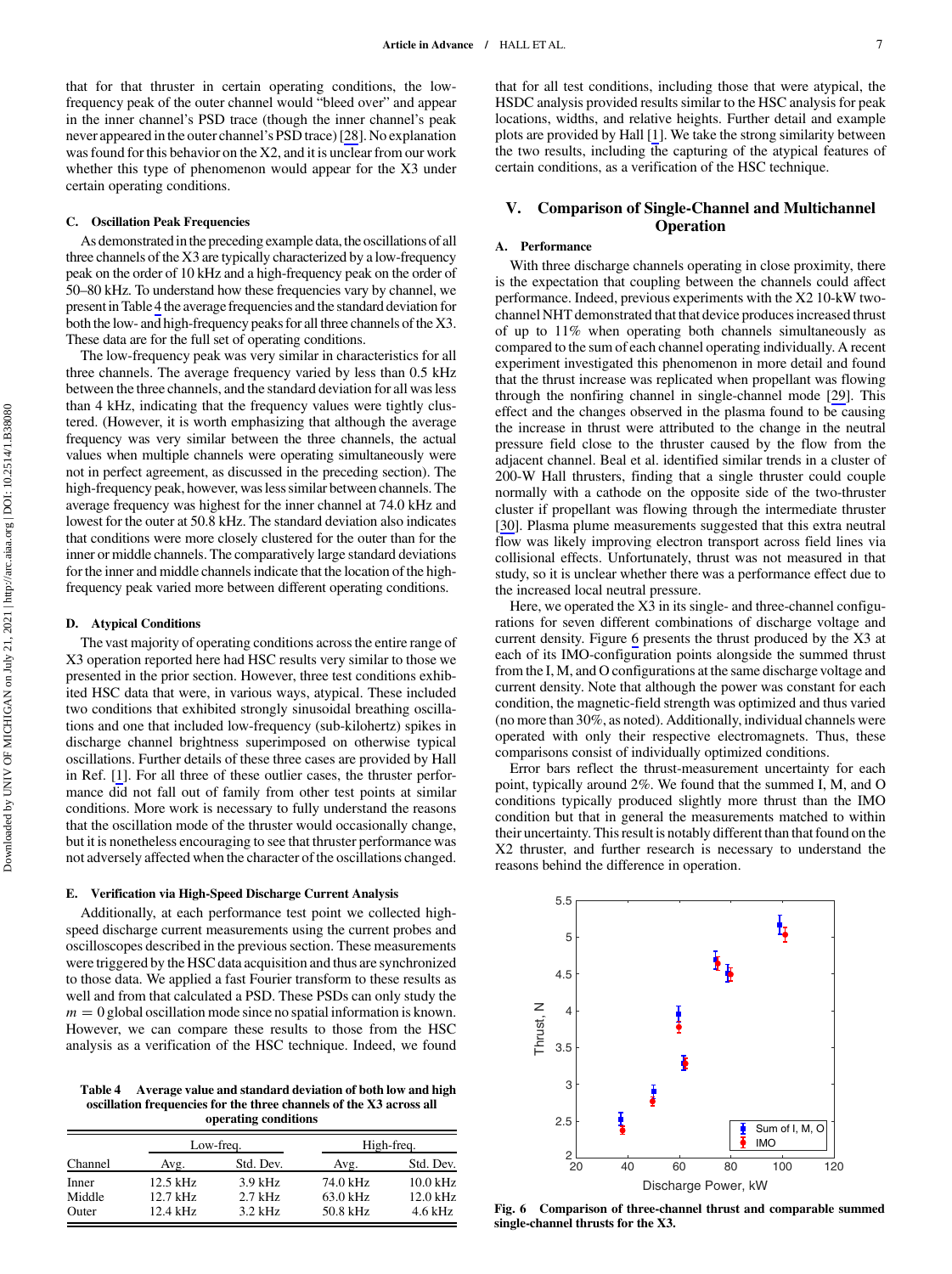## B. Oscillatory Behavior

In addition to the high-speed measurements described in the prior section, we collected peak-to-peak (P2P) and root-mean-square (RMS) measurements of the discharge current oscillations during this performance-mapping campaign. These measurements were made by the clamp-on current probes and oscilloscopes and read by the data logger during telemetry measurement cycles. The values presented here are averaged over the same 60-s period as the telemetry used in the performance calculations. For simplicity, only the P2P values are presented. The RMS values showed similar trends between conditions but in all cases were a smaller percentage of the mean discharge current. Figure 7a presents the P2P values normalized by their respective channel's mean discharge current. Single- and multichannel conditions are indicated by closed and open markers, respectively. Figures 7b–7d show the average values for each channel in single- and multichannel operation for each discharge voltage tested. The error bars on the bar charts represent the standard deviation of the values for each case.

The figures show that P2P values for all three channels were less than 40% for single-channel operation at all discharge voltages. The outer channel's oscillation strength typically was unchanged or grew slightly (<10%) in multichannel operation but remained below 50% for all but a single condition (at 500 V). The middle channel's oscillation strength grew slightly more in multichannel operation, rising to an average of about 50% for 300 and 400 V and closer to 75% for 500 V. The inner channel experienced the largest difference in oscillation strength between single-channel and multichannel operation, rising from a single-channel average less than 40% the mean values (comparable to the other two channels) to a multichannel average approximately 70% at 300 and 400 V and an average approaching 100% at 500 V.

These results indicate the relative strength of the discharge oscillations varied as a function of thruster operating mode (single- versus multichannel). However, as noted, the HSC results indicated that the mode of operation, described as a breathing-type  $m = 0$  mode with little spoke content and a pair of peaks at approximately 10 and 60– 80 kHz, did not vary significantly between operating modes.

#### C. Cathode Coupling

Another metric to compare the operation of the X3 in singlechannel and multichannel modes is the cathode-to-ground voltage  $(V_{cg})$ . Hall thruster cathode-to-ground voltages are typically between 5 and 30 V below facility ground and serve as a metric of how well the



**a) P2P versus discharge power for all test conditions**



**and multichannel operation**



**b) 300 Vaverage P2P values for each channel in singleand multichannel operation**



**and multichannel operation**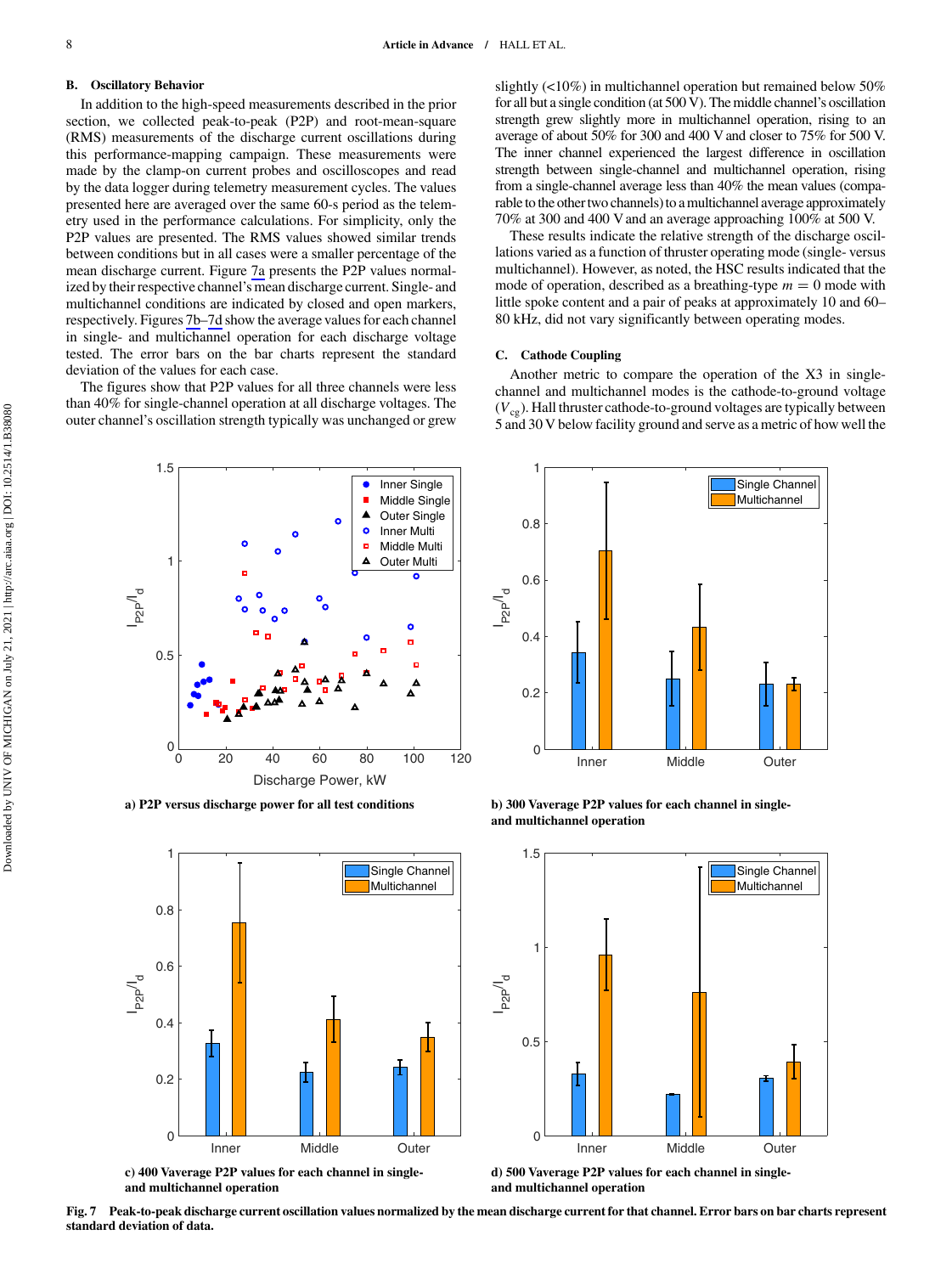

Fig. 8 Cathode-to-ground voltage versus discharge power for all test conditions. Single- and multichannel conditions are noted by square and circle markers, respectively.

thruster is coupling to the cathode [[31\]](#page-10-0). Values of  $V_{cg}$  that are smaller magnitude (less negative) are indicative of improved coupling, and these smaller values allow for more of the thruster discharge voltage to be available for ion beam acceleration. Substantial differences in  $V_{cg}$  between single- and multichannel conditions for the X3 would indicate that the thruster is coupling to the cathode differently between these conditions. Figure 8 presents  $V_{cg}$  for both single- and multichannel X3 operation as a function of discharge power. The TCFF was held at 7% of the anode flow for all test points here except one; this test point, at 5%, featured a  $V_{cg}$  of −10.9 V, very near the mean value of the 7% TCFF conditions. The data show that  $V_{cg}$  varied between –8 and <sup>−</sup>14 V across all conditions and power levels tested here, showing no significant difference between single- and multichannel operation and demonstrating no trend with discharge power.

# VI. Conclusions

We successfully measured the performance of the X3 for a range of conditions spanning total thruster input power levels from 5 to

102 kW. These conditions consisted of discharge voltages from 300 to 500 V and current densities that were 0.63, 1.00, and 1.26 of a reference value. The seven channel combinations of the thruster were throttled across this range of settings. For each test point, we directly measured thrust using a high-power inverted-pendulum thrust stand, and, from those thrust measurements and thrust telemetry, calculated specific impulse and efficiency values. We collected measurements of the discharge current oscillations at each point to assess thruster stability, which included P2P measurements of the oscillations as well as HSC measurements. The HSC data were used to assess the discharge oscillation behavior of the thruster in detail.

Our results demonstrated that a three-channel 100-kW class NHT can offer comparable or even improved performance over high-power single-channel thrusters. The X3 demonstrated total efficiencies ranging from 0.54–0.67 and total specific impulses from 1800–2650 s, experiencing the peak efficiency at 500 V discharge voltage. Additionally, the results indicate that none of the available channel combinations were significantly over- or underperforming the rest, demonstrating comparable specific impulse and efficiency at a fixed discharge voltage and current density. High-speed camera results indicated that for a vast majority of conditions, all channels of the X3 were oscillating in a breathing-type mode characterized by stochastic (nonsinusoidal) oscillations that were not correlated to those occurring in adjacent channels. The oscillation behavior was mostly unchanged between single- and multichannel operation.

These results differed from previous NHT results in two key ways. First, the sum of the single-channel thrusts generally was not significantly different than the three channels operating together for a given discharge voltage and current density. Second, the channels showed no indication of oscillating in conjunction with each other when operating together, with no correlation between oscillation strength or frequency and no signs of "bleed over" from one channel to the other of any spectral content. These differences make clear that further understanding of the physics of general NHT operation, beyond that of a small number of devices, is critical to the further development of the technology for potential application on future, high-power missions.

Ultimately, the X3 demonstrated new levels of Hall thruster power (102 kW), thrust (5.4 N), and discharge current (247 A). Though many questions remain, these results demonstrate the capability of Hall thrusters and specifically NHTs for cargo and crew transport applications and show that the X3 represents a significant milestone on the roadmap to deep-space destinations such as Mars.

Table A1 300 V throttle table for the X3 performance measurements

| $V_{d,I}$      | $I_{d,I}$      | $V_{d,M}$      | $I_{d,M}$      | $V_{d,O}$      | $I_{d,O}$      | $P_{d,t}$ | T    | $I_{sp,a}$ | $I_{sp,t}$ | $\eta_a$ | $\eta_t$ | $V_{cg}$ | $p_b$      |
|----------------|----------------|----------------|----------------|----------------|----------------|-----------|------|------------|------------|----------|----------|----------|------------|
| V              | A              | V              | A              | V              | A              | kW        | N    | s          | s          |          |          | V        | $\mu$ torn |
| 300.2          | 16.3           | $\Omega$       | $\Omega$       | $\Omega$       | $\Omega$       | 4.9       | 0.35 | 1950       | 1820       | 0.69     | 0.64     | $-14.0$  | 4.6        |
| $\mathbf{0}$   | $\mathbf{0}$   | 296.4          | 39.6           | $\mathbf{0}$   | $\mathbf{0}$   | 11.7      | 0.82 | 1950       | 1830       | 0.67     | 0.62     | $-11.7$  | 10.2       |
| $\overline{0}$ | $\overline{0}$ | $\overline{0}$ | $\overline{0}$ | 300.3          | 68.6           | 20.6      | 1.35 | 2070       | 1950       | 0.67     | 0.62     | $-11.9$  | 15.9       |
| 300.0          | 16.5           | 301.0          | 39.7           | $\overline{0}$ | $\overline{0}$ | 16.9      | 1.15 | 1930       | 1800       | 0.65     | 0.60     | $-9.6$   | 13.8       |
| 300.0          | 16.0           | $\overline{0}$ | $\Omega$       | 300.4          | 68.9           | 25.5      | 1.63 | 2060       | 1940       | 0.65     | 0.60     | $-10.1$  | 18.5       |
| $\overline{0}$ | $\theta$       | 303.3          | 39.0           | 300.3          | 70.0           | 32.9      | 2.12 | 2100       | 1870       | 0.66     | 0.58     | $-10.3$  | 23.0       |
| 299.8          | 16.5           | 303.1          | 39.4           | 300.3          | 70.1           | 37.9      | 2.38 | 2040       | 1920       | 0.63     | 0.58     | $-9.5$   | 25.5       |
| 299.5          | 26.4           | $\Omega$       | $\Omega$       | $\Omega$       | $\Omega$       | 7.9       | 0.56 | 2050       | 1920       | 0.71     | 0.66     | $-10.9$  | 6.6        |
| $\overline{0}$ | $\theta$       | 292.6          | 63.8           | $\overline{0}$ | $\overline{0}$ | 18.7      | 1.28 | 2060       | 1930       | 0.70     | 0.64     | $-10.5$  | 14.5       |
| $\overline{0}$ | $\theta$       | $\overline{0}$ | $\overline{0}$ | 300.2          | 110.2          | 33.1      | 2.11 | 2150       | 2010       | 0.67     | 0.62     | $-9.9$   | 22.9       |
| 299.3          | 27.5           | 300.4          | 66.1           | $\theta$       | $\Omega$       | 28.1      | 1.85 | 2100       | 1960       | 0.68     | 0.63     | $-9.0$   | 19.7       |
| 299.3          | 25.4           | $\overline{0}$ | $\overline{0}$ | 300.1          | 110.5          | 40.8      | 2.58 | 2110       | 2030       | 0.65     | 0.62     | $-12.7$  | 26.0       |
| $\overline{0}$ | $\overline{0}$ | 305.1          | 63.1           | 300.0          | 110.6          | 52.4      | 3.30 | 2102       | 2002       | 0.65     | 0.61     | $-12.8$  | 31.9       |
| 299.1          | 25.7           | 304.6          | 62.4           | 300.0          | 110.0          | 60.0      | 3.74 | 2070       | 1970       | 0.63     | 0.60     | $-14.4$  | 36.2       |
| 298.9          | 32.9           | $\overline{0}$ | $\Omega$       | $\overline{0}$ | $\overline{0}$ | 9.84      | 0.66 | 2040       | 1910       | 0.67     | 0.62     | $-9.8$   | 7.5        |
| $\overline{0}$ | $\theta$       | 288.1          | 79.84          | $\Omega$       | $\Omega$       | 23.00     | 1.48 | 1950       | 1820       | 0.62     | 0.57     | $-9.6$   | 17.0       |
| $\overline{0}$ | $\Omega$       | $\Omega$       | $\overline{0}$ | 299.3          | 137.5          | 41.2      | 2.55 | 2150       | 2010       | 0.65     | 0.61     | $-9.9$   | 27.2       |
| 298.4          | 33.6           | 300.1          | 78.6           | 298.1          | 138.5          | 74.9      | 4.64 | 2130       | 2020       | 0.65     | 0.61     | $-11.4$  | 42.2       |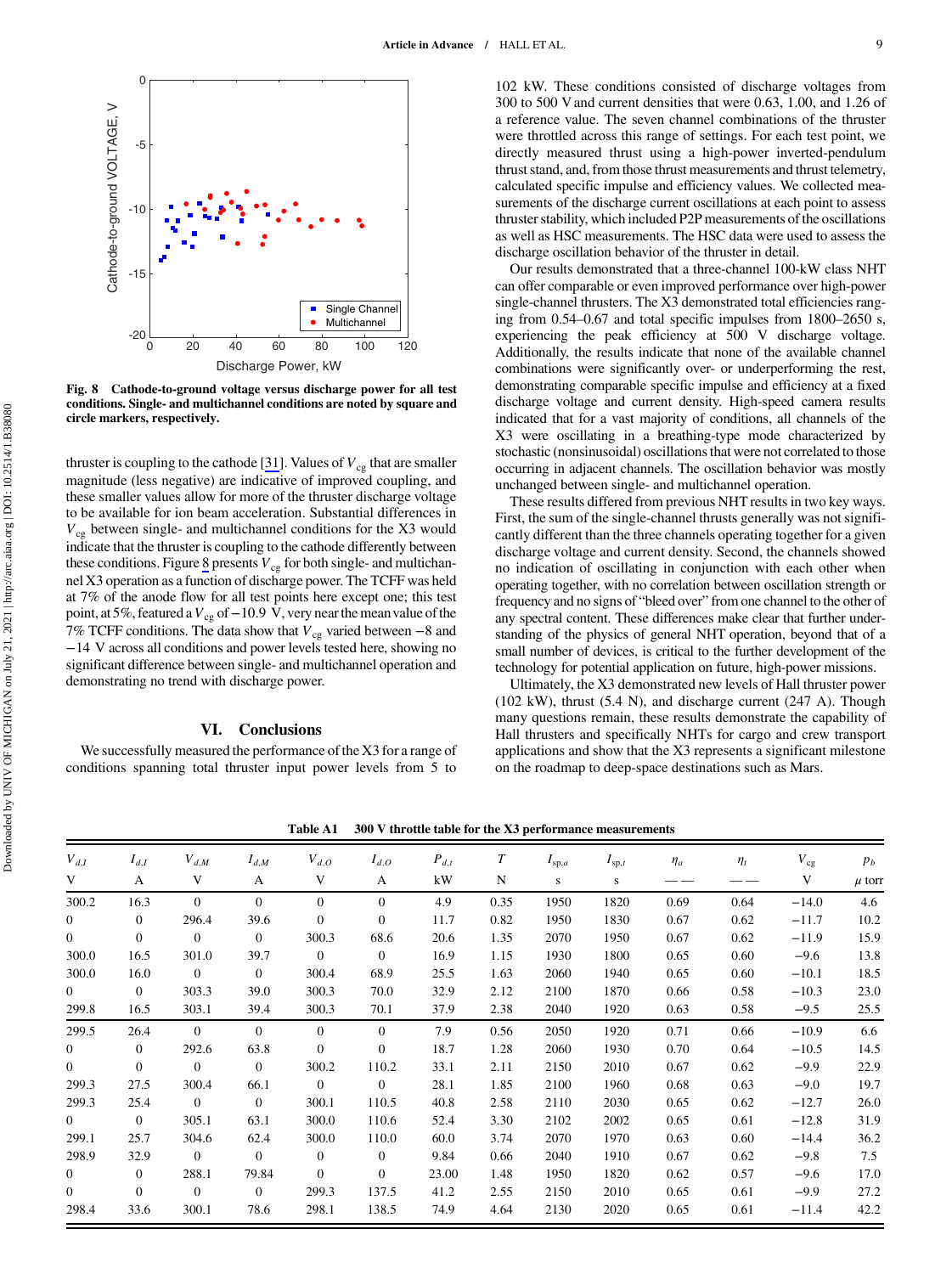Table A2 400 V throttle table for the X3 performance measurements

<span id="page-9-0"></span>

| $V_{d,I}$      | $I_{d,I}$    | $V_{d,M}$      | $I_{d,M}$      | $V_{d,O}$ | $I_{d,O}$      | $P_{d,t}$ | $\boldsymbol{T}$ | $I_{sp,a}$ | $I_{sp,t}$ | $\eta_a$ | $\eta_t$ | $V_{cg}$ | $p_b$      |
|----------------|--------------|----------------|----------------|-----------|----------------|-----------|------------------|------------|------------|----------|----------|----------|------------|
| V              | A            | V              | А              | V         | A              | kW        | N                | s          | S          |          |          | V        | $\mu$ torn |
| 400.4          | 16.2         | $\overline{0}$ | $\overline{0}$ | $\theta$  | $\mathbf{0}$   | 6.5       | 0.39             | 2190       | 2050       | 0.64     | 0.59     | $-13.7$  | 4.3        |
| $\overline{0}$ | $\theta$     | 400.1          | 39.8           | $\theta$  | $\overline{0}$ | 15.9      | 0.93             | 2210       | 2060       | 0.63     | 0.59     | $-12.6$  | 9.7        |
| $\overline{0}$ | $\theta$     | $\overline{0}$ | $\overline{0}$ | 400.0     | 68.9           | 27.6      | 1.58             | 2360       | 2200       | 0.66     | 0.61     | $-10.7$  | 15.9       |
| 400.2          | 16.9         | $\overline{0}$ | $\overline{0}$ | 399.7     | 68.8           | 34.2      | 1.94             | 2380       | 2220       | 0.66     | 0.61     | $-10.1$  | 18.5       |
| $\overline{0}$ | $\theta$     | 394.8          | 38.9           | 399.6     | 69.7           | 43.2      | 2.45             | 2350       | 2200       | 0.65     | 0.61     | $-10.4$  | 23.0       |
| 400.1          | 16.5         | 394.4          | 39.3           | 399.6     | 68.8           | 49.5      | 2.77             | 2310       | 2160       | 0.63     | 0.59     | $-9.8$   | 25.6       |
| 399.77         | 26.4         | $\Omega$       | $\Omega$       | $\Omega$  | $\Omega$       | 10.6      | 0.61             | 2290       | 2140       | 0.65     | 0.60     | $-11.48$ | 6.3        |
| $\overline{0}$ | $\Omega$     | 399.5          | 63.7           | $\Omega$  | $\Omega$       | 25.5      | 1.49             | 2360       | 2210       | 0.68     | 0.63     | $-10.6$  | 14.1       |
| $\overline{0}$ | $\mathbf{0}$ | $\overline{0}$ | $\mathbf{0}$   | 399.1     | 106.9          | 42.7      | 2.40             | 2450       | 2330       | 0.68     | 0.64     | $-10.9$  | 22.0       |
| 399.6          | 25.9         | 399.5          | 63.4           | $\theta$  | $\overline{0}$ | 35.7      | 2.07             | 2420       | 2270       | 0.69     | 0.64     | $-8.8$   | 19.0       |
| 399.7          | 25.0         | $\overline{0}$ | $\overline{0}$ | 399.8     | 109.0          | 53.6      | 2.98             | 2450       | 2290       | 0.67     | 0.62     | $-9.7$   | 26.6       |
| $\overline{0}$ | $\theta$     | 393.0          | 64.6           | 399.7     | 109.8          | 69.3      | 3.94             | 2460       | 2300       | 0.69     | 0.64     | $-10.8$  | 32.6       |
| 399.5          | 25.7         | 401.0          | 64.1           | 399.6     | 109.9          | 79.9      | 4.49             | 2440       | 2240       | 0.67     | 0.61     | $-10.8$  | 37.0       |
| 398.6          | 33.8         | 402.7          | 76.1           | 398.2     | 136.9          | 98.6      | 5.42             | 2470       | 2340       | 0.67     | 0.63     | $-11.3$  | 41.8       |

Table A3 500 V throttle table for the X3 performance measurements

| $V_{d,I}$      | $I_{d,I}$      | $V_{d,M}$      | $I_{d,M}$      | $V_{d,O}$      | $I_{d,O}$      | $P_{d,t}$ | $\boldsymbol{T}$ | $I_{sp,a}$ | $I_{sp,t}$ | $\eta_a$ | $\eta_t$ | $V_{cg}$ | $p_b$      |
|----------------|----------------|----------------|----------------|----------------|----------------|-----------|------------------|------------|------------|----------|----------|----------|------------|
| V              | A              | V              | A              | V              | A              | kW        | N                | S          | s          |          |          | V        | $\mu$ torr |
| 500.7          | 16.5           | $\Omega$       | $\Omega$       | $\Omega$       | $\mathbf{0}$   | 8.2       | 0.43             | 2460       | 2300       | 0.64     | 0.59     | $-12.9$  | 4.4        |
| $\overline{0}$ | $\overline{0}$ | 500.9          | 39.3           | $\Omega$       | $\overline{0}$ | 19.7      | 1.08             | 2590       | 2420       | 0.70     | 0.64     | $-12.9$  | 9.9        |
| $\mathbf{0}$   | $\mathbf{0}$   | $\overline{0}$ | $\Omega$       | 500.4          | 67.4           | 33.7      | 1.77             | 2770       | 2580       | 0.71     | 0.66     | $-12.2$  | 14.7       |
| 500.5          | 17.0           | 500.6          | 39.1           | $\overline{0}$ | $\overline{0}$ | 38.0      | 1.37             | 2450       | 2290       | 0.59     | 0.54     | $-9.1$   | 12.6       |
| 500.4          | 16.8           | $\overline{0}$ | $\mathbf{0}$   | 500.3          | 67.5           | 42.2      | 2.19             | 2740       | 2560       | 0.70     | 0.64     | $-9.9$   | 17.8       |
| $\overline{0}$ | $\overline{0}$ | 508.6          | 37.3           | 500.6          | 68.8           | 53.4      | 2.62             | 2790       | 2590       | 0.67     | 0.61     | $-12.1$  | 20.7       |
| 500.2          | 18.0           | 499.2          | 38.1           | 500.6          | 68.6           | 62.4      | 3.28             | 2760       | 2580       | 0.71     | 0.66     | $-10.2$  | 25.1       |
| 500.1          | 26.1           | $\overline{0}$ | $\Omega$       | $\Omega$       | $\overline{0}$ | 13.1      | 0.70             | 2680       | 2500       | 0.71     | 0.66     | $-10.9$  | 6.2        |
| $\overline{0}$ | $\overline{0}$ | 500.4          | 62.3           | $\Omega$       | $\overline{0}$ | 31.2      | 1.69             | 2710       | 2530       | 0.72     | 0.67     | $-10.8$  | 14.0       |
| $\overline{0}$ | $\overline{0}$ | $\overline{0}$ | $\overline{0}$ | 499.6          | 109.5          | 54.7      | 2.77             | 2840       | 2650       | 0.70     | 0.65     | $-10.4$  | 21.9       |
| 499.9          | 26.3           | 499.8          | 63.7           | $\Omega$       | $\overline{0}$ | 45.0      | 2.34             | 2720       | 2540       | 0.69     | 0.64     | $-8.7$   | 18.5       |
| 499.8          | 26.2           | $\overline{0}$ | $\Omega$       | 500.7          | 109.2          | 67.8      | 3.38             | 2800       | 2610       | 0.68     | 0.63     | $-9.6$   | 25.3       |
| $\overline{0}$ | $\Omega$       | 504.3          | 63.8           | 499.4          | 110.0          | 87.1      | 4.34             | 2740       | 2560       | 0.67     | 0.62     | $-10.9$  | 32.2       |
| 499.4          | 28.2           | 505.3          | 63.2           | 499.6          | 110.1          | 101.0     | 5.03             | 2750       | 2570       | 0.67     | 0.63     | $-10.3$  | 35.9       |

## Acknowledgments

At the time of this work, Scott J. Hall was supported by a NASA Space Technology Research Fellowship under grant number NNX14AL67H. Sarah E. Cusson and Matthew J. Baird are supported by NASA Space Technology Research Fellowships under grant numbers NNX15AQ43H and NNX16AM96H. A portion of the work described here was performed as a part of NASA's NextSTEP program under grant number NNH16CP17C. The authors would like to acknowledge a number of personnel at NASA Glenn Research Center who contributed to this work, including Eric Pencil, Luis Piñero, Chad Joppeck, Taylor Varouh, Nick Lalli, Richard Senyitko, Jim Zakany, Jim Szelogowski, Kevin Blake, Josh Gibson, Larry Hambly, George Jacynycz, and Dave Yendriga. Finally, the authors gratefully acknowledge Dan M. Goebel of NASA JPL for developing and providing the cathode used in this experiment, as well as for his technical insight.

#### References

- [1] Hall, S. J., "Characterization of a 100-kW Class Nested-Channel Hall Thruster," Ph.D. Dissertation, Dept. of Aerospace Engineering, Univ. of Michigan, Ann Arbor, MI, 2018.
- [2] Hofer, R. R., and Randolph, T. M., "Mass and Cost Model for Selecting Thruster Size in Electric Propulsion Systems," Journal of Propulsion and Power, Vol. 29, No. 1, 2012, pp. 166–177. <https://doi.org/10.2514/1.B34525>
- [3] Goebel, D. M., Jameson, K. K., and Hofer, R. R., "Hall Thruster Cathode Flow Impact on Coupling Voltage and Cathode Life," Journal of Propulsion and Power, Vol. 28, No. 2, 2012, pp. 355–363. <https://doi.org/10.2514/1.B34275>
- [4] Manzella, D., "Scaling Hall Thrusters to High Power," Ph.D. Dissertation, Dept. of Mechanical Engineering, Stanford Univ., Stanford, CA, 2005.
- [5] Soulas, G., Haag, T., Herman, D., and Huang, W., "Performance Test Results of the NASA-457M v2 Hall Thruster," 48th AIAA Joint Propulsion Conference, AIAA Paper 2012-3940, 2012. <https://doi.org/10.2514/6.2012-3940>
- [6] Kamhawi, H., Haag, T. W., Jacobson, D. T., and Manzella, D. H., "Performance Evaluation of the NASA-300M 20 kW Hall Effect Thruster," 47th AIAA/ASME/SAE/ASEE Joint Propulsion Conference and Exhibit, AIAA Paper 2011-5521, 2011. <https://doi.org/10.2514/6.2011-5521>
- [7] Peterson, P. Y., Jacobson, D. T., Manzella, D. H., and John, J. W., "The Performance and Wear Characterization of a High-Power High-Isp NASA Hall Thruster," 41st AIAA/SAE/ASEE Joint Propulsion Conference, AIAA Paper 2005-4243, 2005. <https://doi.org/10.2514/6.2005-4243>
- [8] Spores, R., Monheiser, J., Dempsey, B. P., Wade, D., Creel, K., Jacobson, D., and Drummond, G., "A Solar Electric Propulsion Cargo Vehicle to Support NASA Lunar Exploration Program," 25th International Electric Propulsion Conference, Electric Rocket Propulsion Soc. Paper IEPC-2005-320, Princeton, NJ, 2005.
- [9] Szabo, J., Pote, B., Hruby, V., Byrne, L., Tedrake, R., Kolencik, G., Kamhawi, H., and Haag, T. W., "A Commercial One Newton Hall Effect